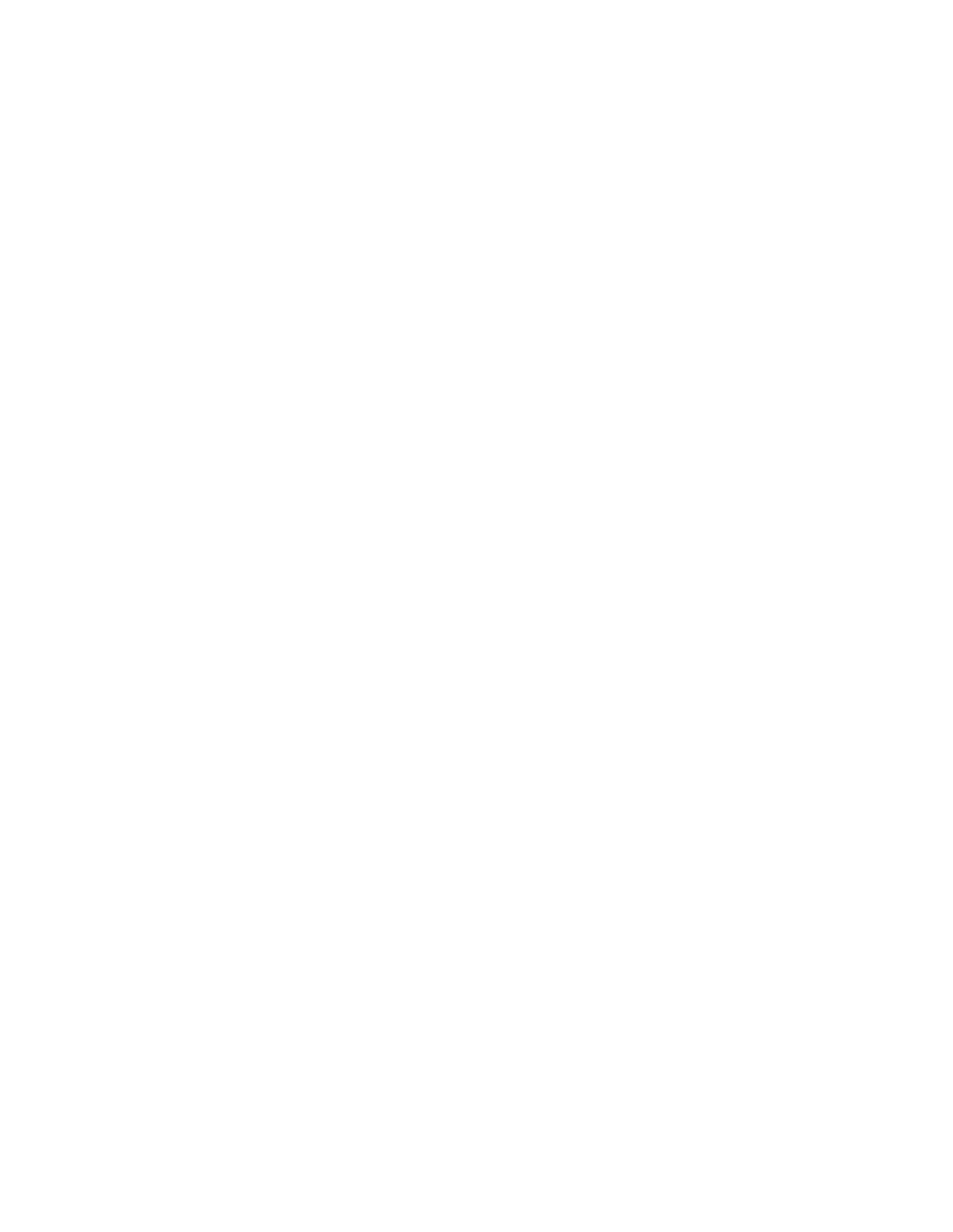## conduct.

 $\overline{a}$ 

In his memorandum, Solano asserts that because he does not have any prior criminal history, the guidelines, as a result of the application of the terrorism enhancement, overstate his true criminal history. In support of this argument, he cites the case of *United States v. Thavaraja*, 740 F. 3d 253 (2nd Cir. 2014). In *Thavaraja*, the court affirmed a sentence of 108 months' by determining that it was not substantively unreasonable. Importantly, this conviction for material support was at a time when the statutory maximum sentence was 15 years (180 months), unlike the current 20-year (240 months) statutory maximum. Thus, the court departed from 180 months to [1](#page-2-0)08, not from 240 months. $^1$ 

Further, this case can be distinguished from Solano in that the sentencing court focused on unique facts, including that the defendant's conduct was motivated to assist a minority population involved in an ongoing civil war in Sri Lanka; and, that the defendant had never been to the United States until he was extradited to face these charges. *Id*. at 256-258.

Solano's attempt to detonate a bomb in a crowded mall in Miami is nothing like the facts in *Thavaraja*. Solano's criminal conduct was not in a civil war of a foreign country; he was living in the United States for over twenty years under a protected status due to the conditions of his native Honduras.

The second case cited by Solano is *United States v. Benkahla*, 501 F. Supp. 2d 748 (ED Va. 2007). In this case, the defendant was convicted of various counts including making false statements to a grand jury. Because the investigation involved terrorism, the sentencing court

<span id="page-2-0"></span><sup>1</sup> *Thavajara* was convicted of a second count which carried a statutory maximum of five years. The court could have made the sentences consecutive, thus, totaling 240 months.